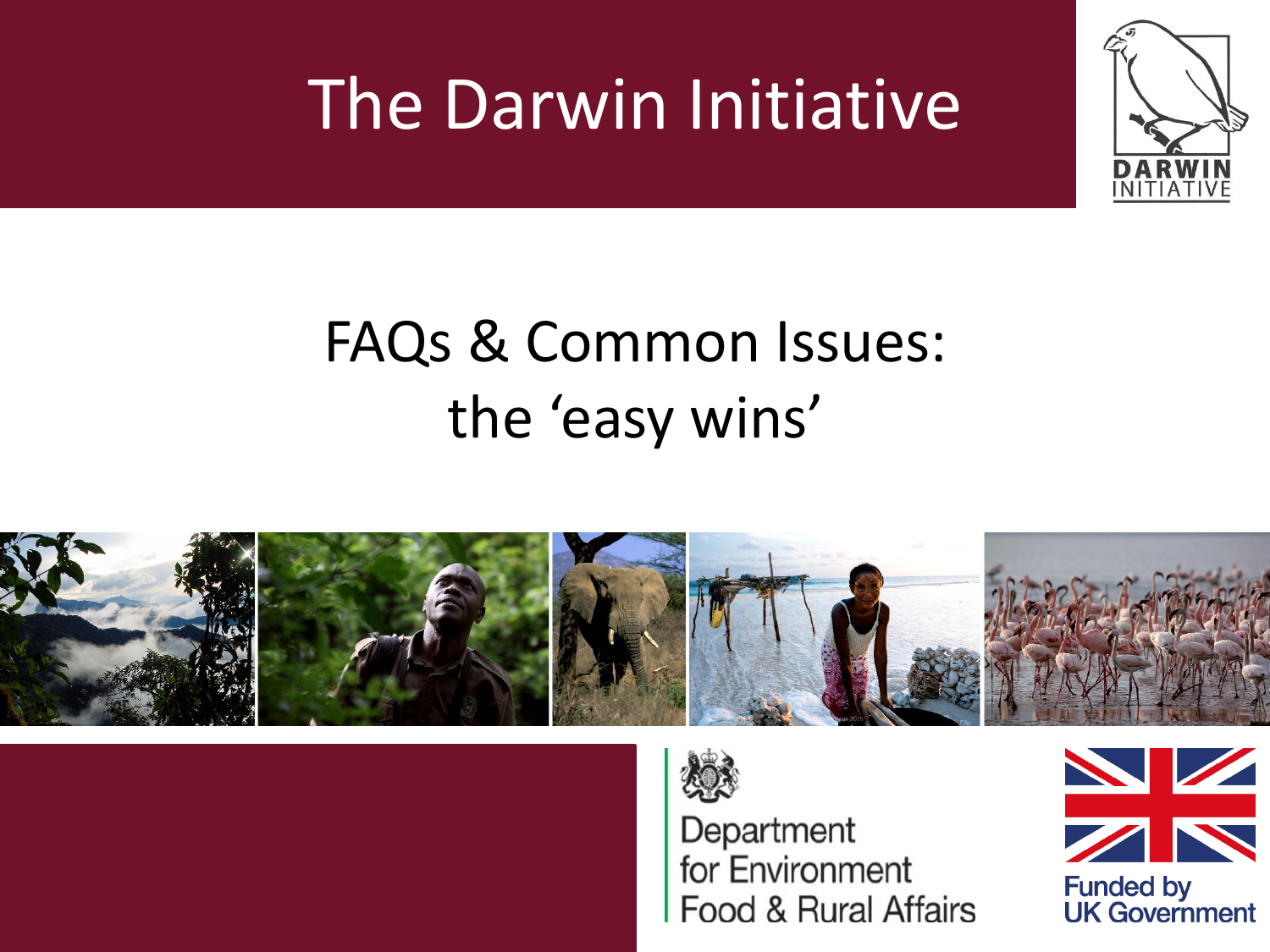# Administrative Eligibility



- Word counts are strictly enforced in Flexi-Grant
- Supporting docs including:
	- **Cover letter** outlining how you have responded to feedback from St1
	- **Letters of support** *including applicant organisation*  in one pdf document (partners, govt, stakeholders…)
	- Last *2* sets of **signed/audited accounts** *in English and currency clear*
	- **Budget table** (matches request and certification in application)
	- Past experience and awards (if new to IWT as a lead) including contacts for **references**
	- **CVs** for key personnel: *partners and project teams*  in one pdf document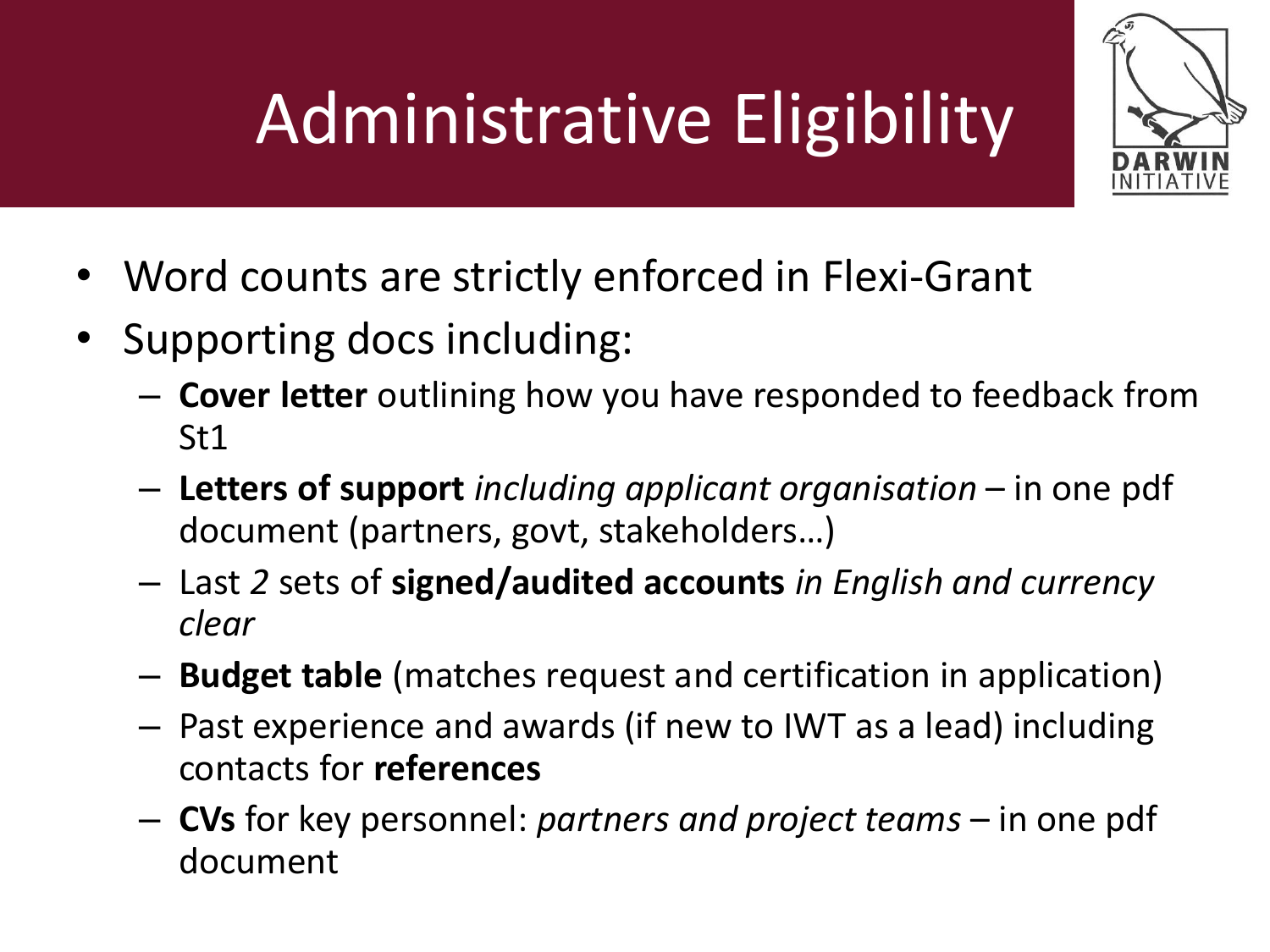# Meeting Darwin objectives

- Outlined in full in guidance
- Which convention & why
	- Be specific about which objectives you will be contributing towards
	- CITES is *only* relevant for specific trade projects and not just because you are working on a CITES listed species
	- Can you demonstrate communication with the Convention focal point – perhaps by letter?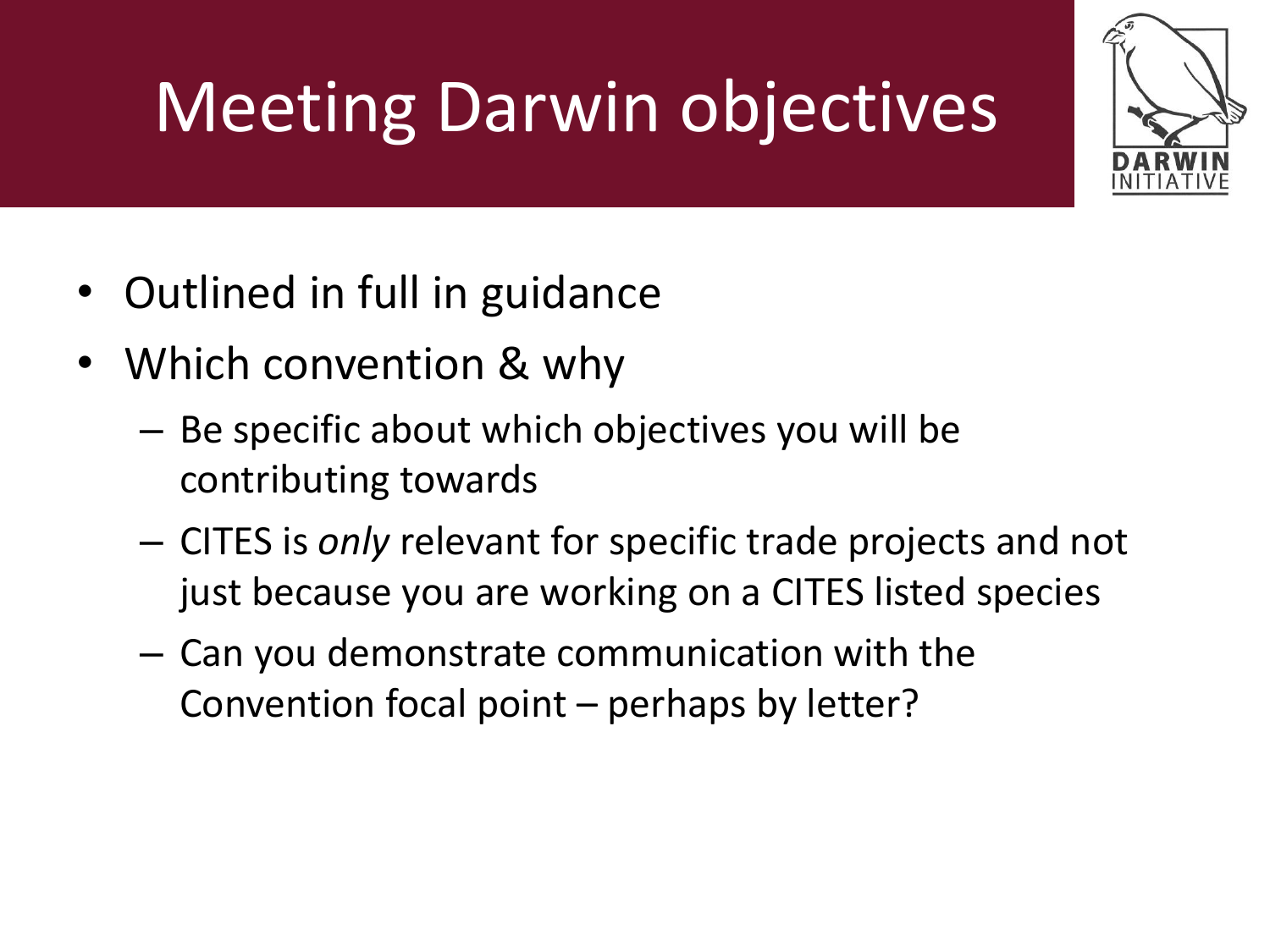### Finances



- Do the figures on the application and spreadsheet match?
- Large % matched funding unsecured risky
- It is good to see a significant % of funds going directly to host country partners/costs – but no specified amount
- PL normally at least 10% of their time, if not clearly explain why
- % of funds on M&E (between 5% and 10%)
- Capital costs normally <10% otherwise clearly justify in text
- 'Consultancy costs' and 'Other' provide adequate detail
- Make sure you only include audit costs for the lead organisation and only in the last  $FY - up$  to £2,000
- Refer to Finance for Darwin&IWT document
- Allow for exchange rates to fluctuation but no 'contingency'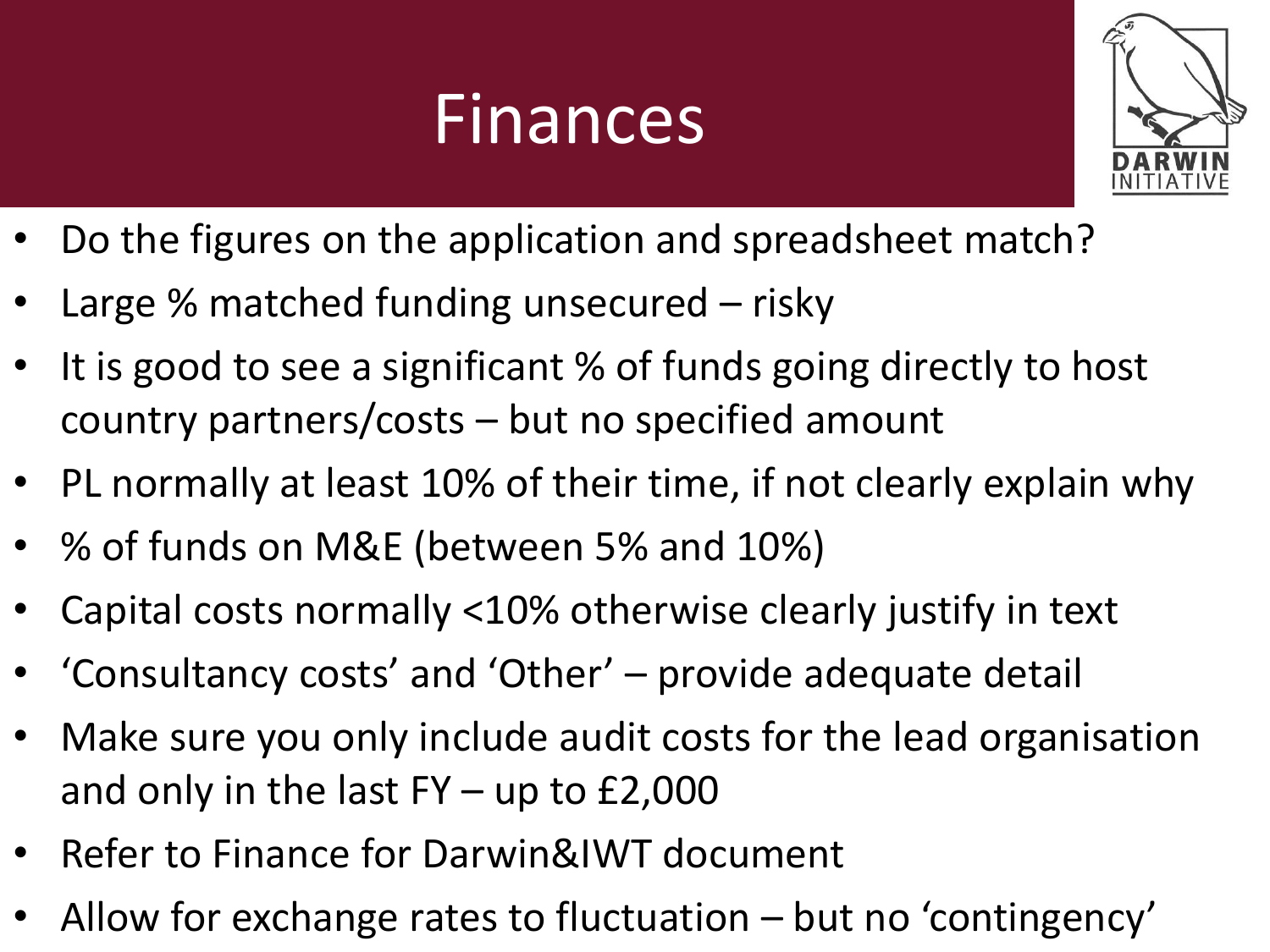# Attention to Risk - Financial



Ensure you fully consider the risks and threats to your project including

- Fraud
- Bribery
- Misappropriate of funds e.g. ineligible allowances, arithmetical errors, lack of reconciliation of funds
- Exchange rate fluctuations
- Recruitment delays leading to shift in timescales and funds being approved for the wrong financial year

These are different to the Assumptions in the logframe which may also include

- Staff retention and reliance on key people
- Natural disasters e.g. weather, disease, physical
- Change of government/partner personnel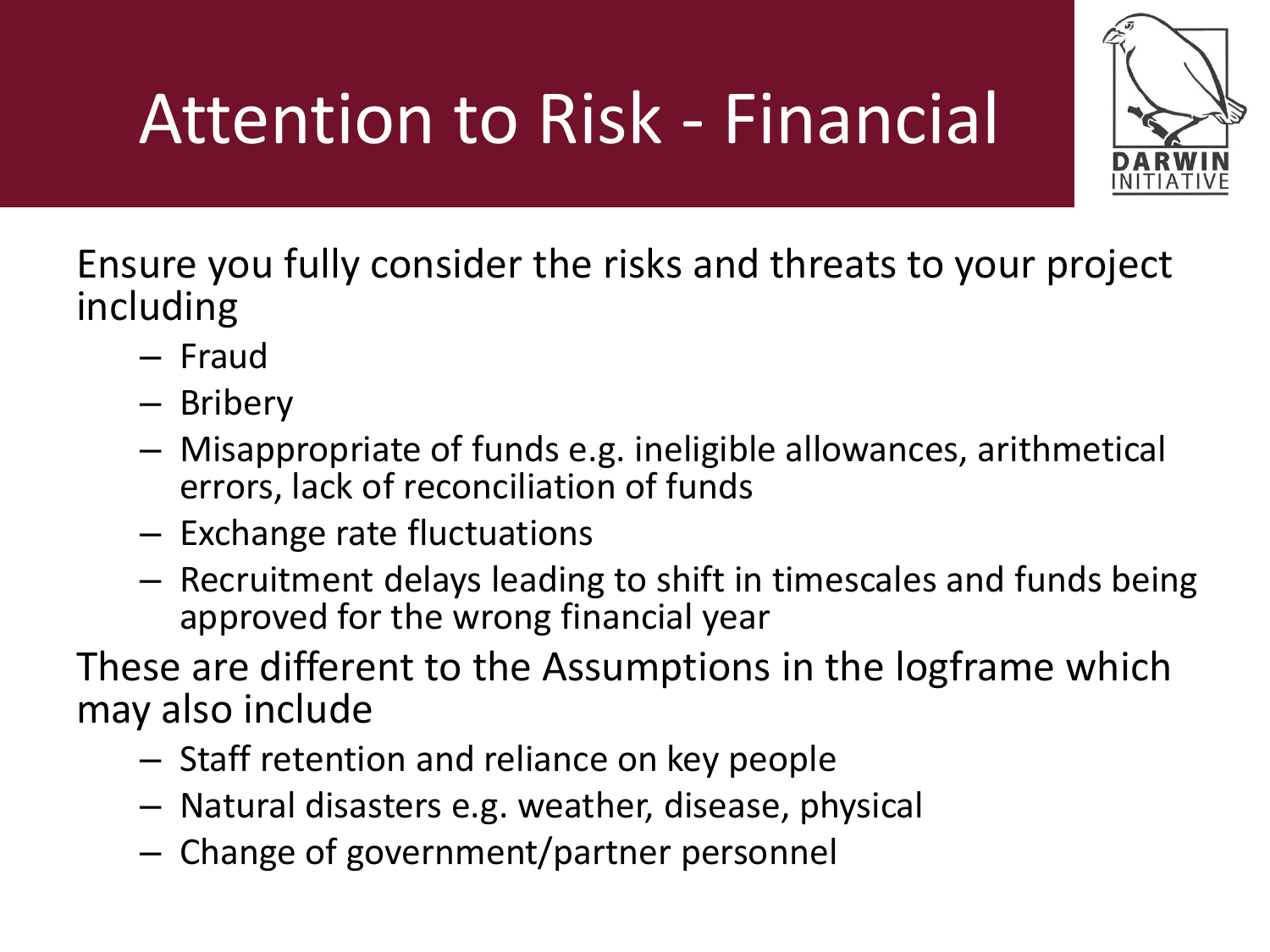## Project team expertise



- Include CVs or ToRs of team members *critical* to delivery
- Ensure skills presented match all the work proposed
- Tailor CVs to ensure *skills* are clear and avoid long lists of publications
- Relate CVs presented to budget table i.e. roles and names
- Avoid submitting teams with too many 'TBC' posts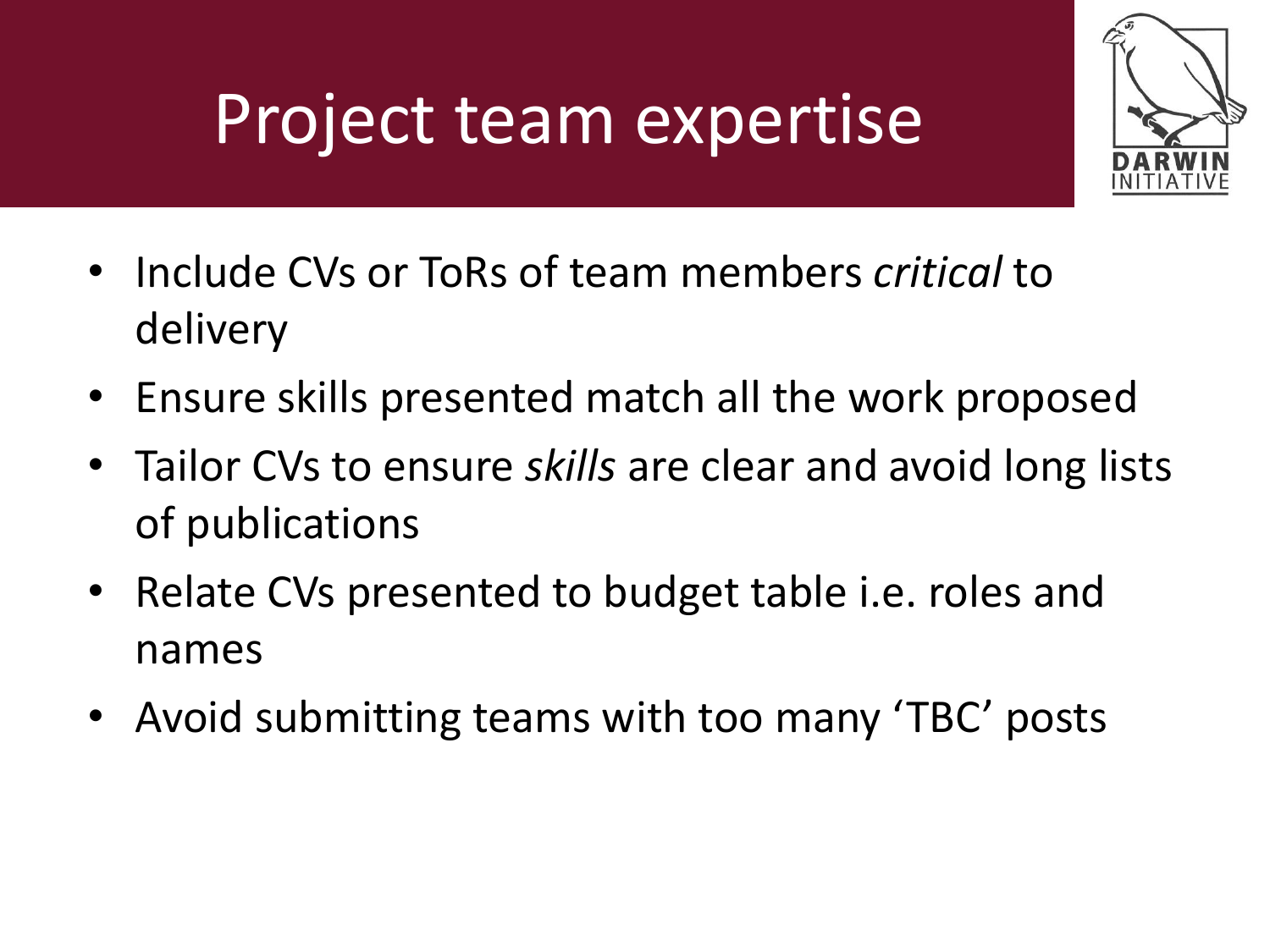# Monitoring and evaluation



• Setting a target when there is no baseline

"*with the exception of one outcome level income indicator, the logframe is devoid of targets. With no indication of project scope or targets, it is not possible to assess sustainability of the proposal*"

• Including *untested* assumptions that are critical

"*It would be good to have an assurance that producers are willing to work with the project, rather than this appearing as an Assumption*"

• Not being clear *who* will undertake M&E or *when*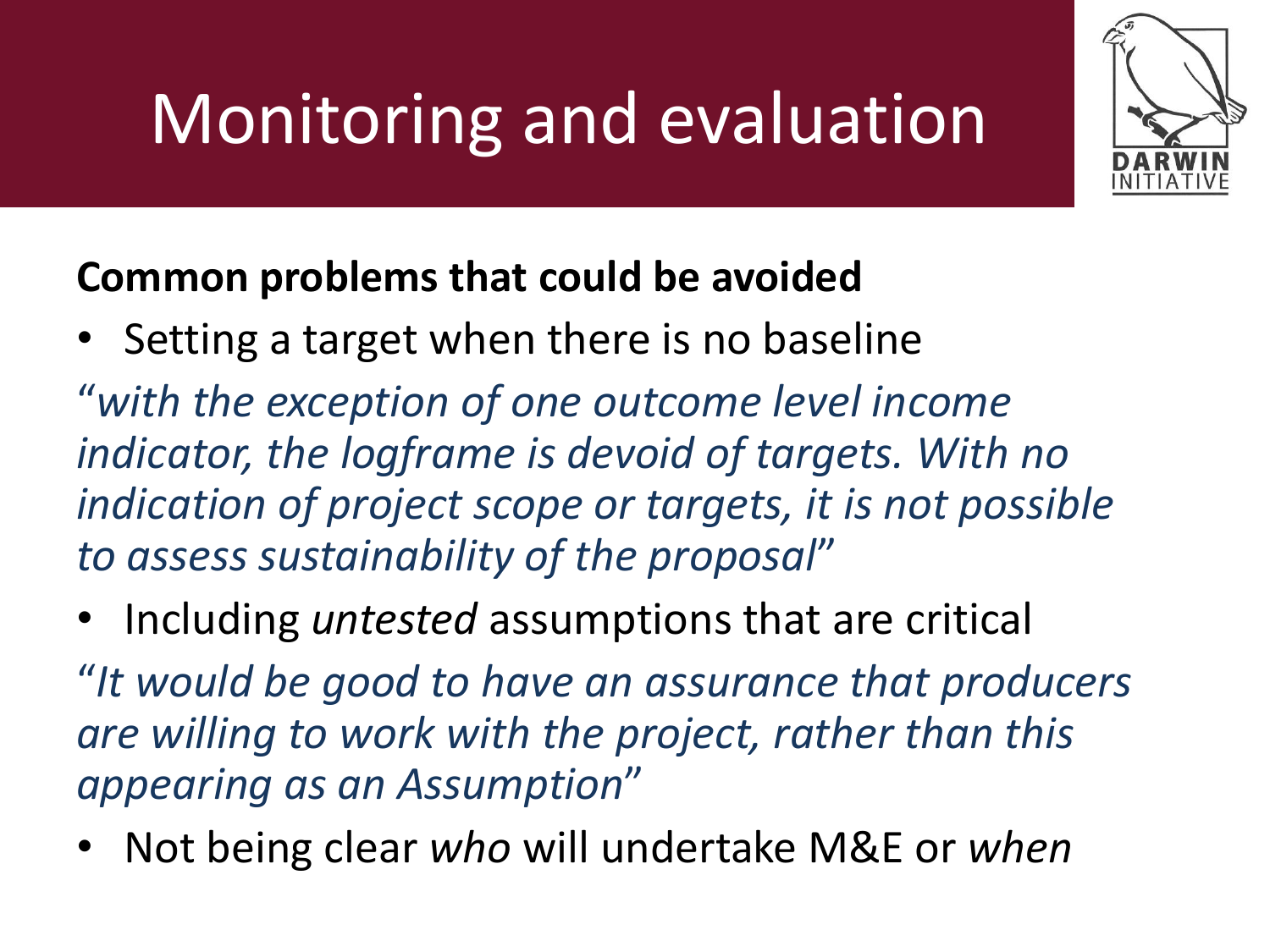# Monitoring and evaluation



### **Common problems that could be avoided**

- Failure to provide outcome indicators for *both* biodiversity *and* poverty
- Measure progress *throughout,* not just the final few months

*"Outputs 1-4 don't have any interim milestones (i.e. start and end line only) and so tracking progress will be difficult"*

• Does not demonstrate how you will *measure* what has changed i.e. not SMART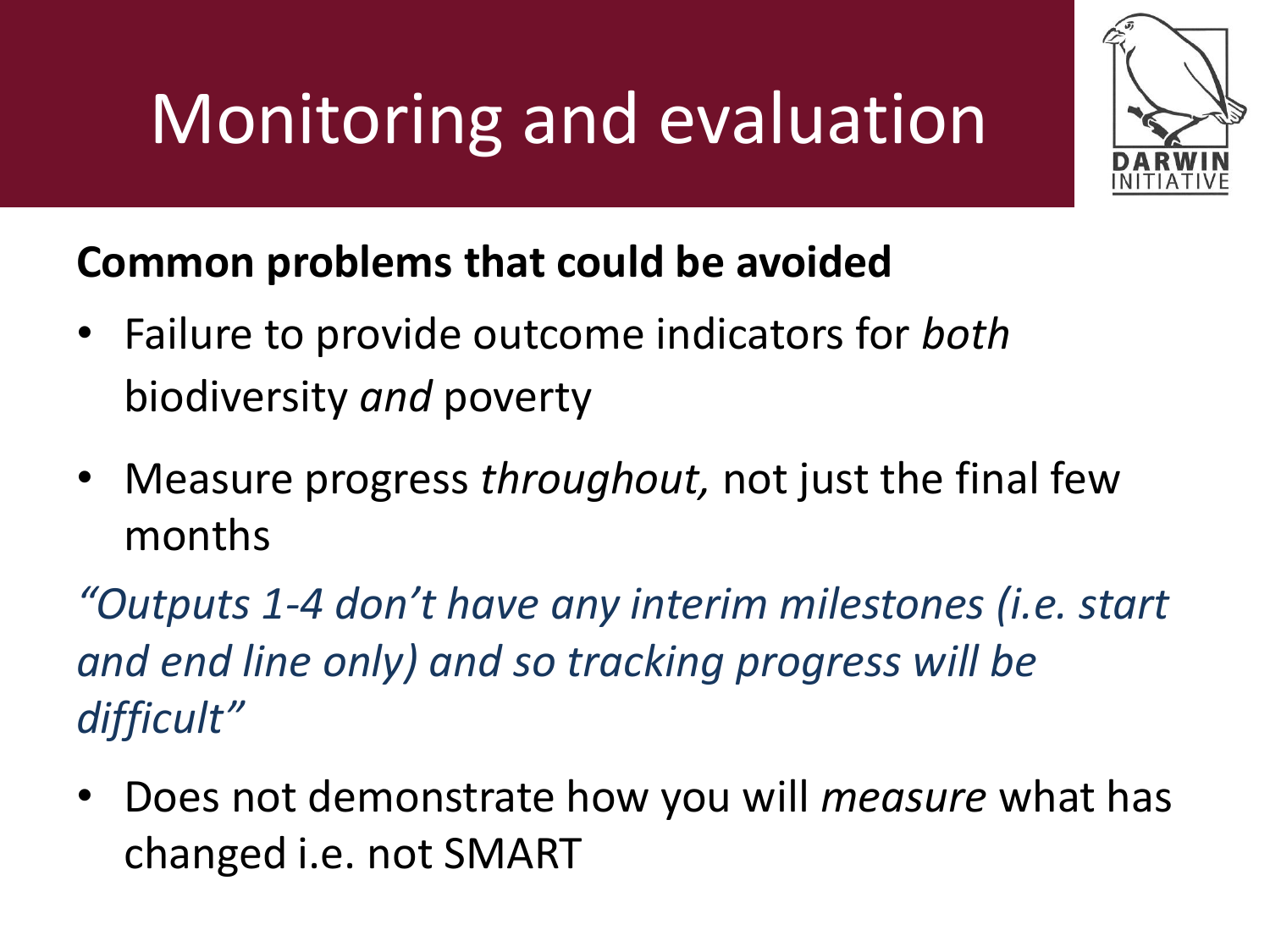## The Darwin Initiative





Department for Environment Food & Rural Affairs

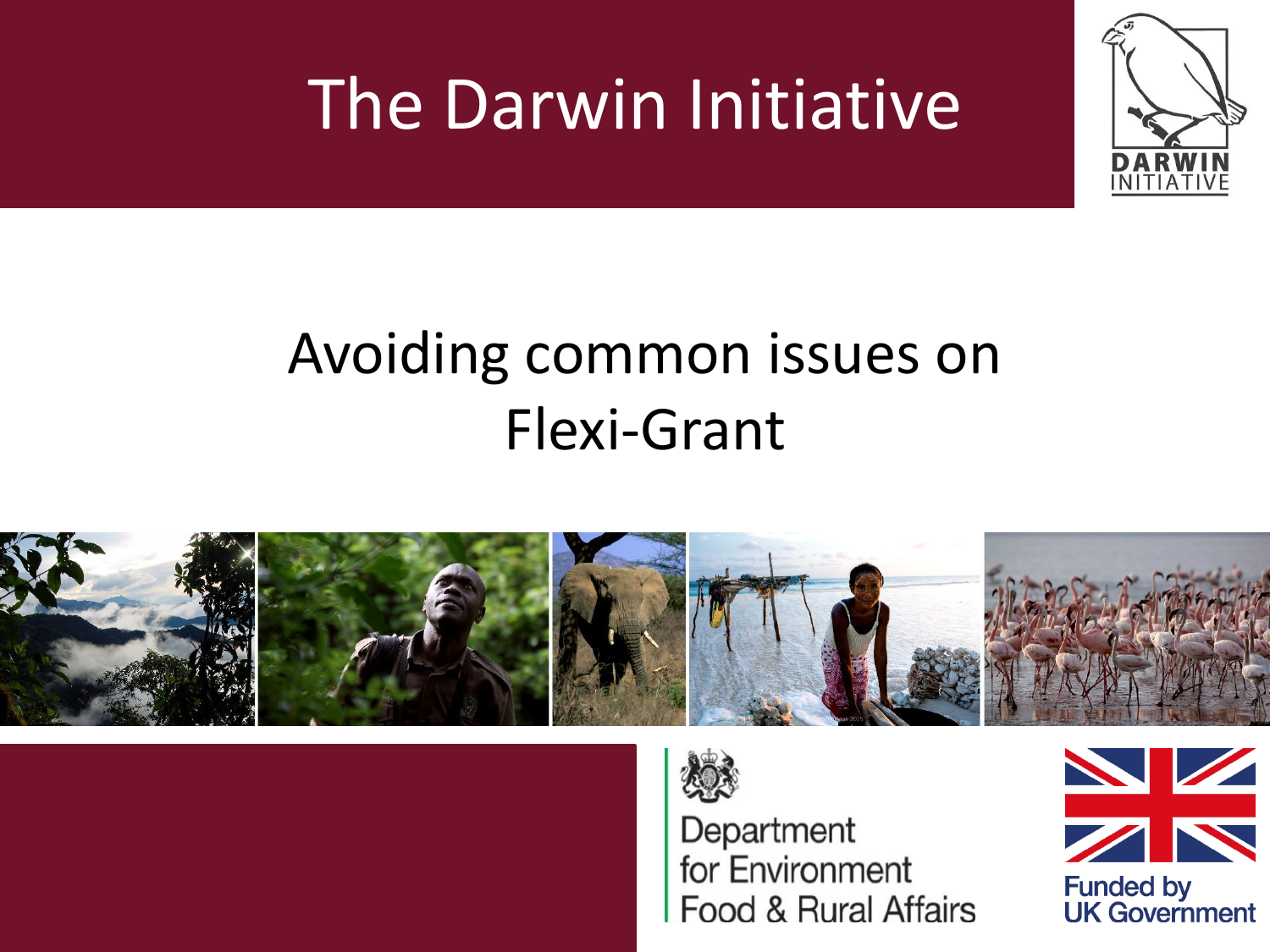### Flexi-Grant FAQs



### **I have completed by application, but I can't see the "submit" button.**

*If you are not the lead applicant, you will not be able to submit the application. Ensure the lead applicant has access near the submission deadline so that they can submit the application. Remove co-applicants if they haven't marked inputs as complete so that you can submit.*

### **I am not the lead applicant but would like to be – how do I do this?**

*The person who started the application or who is currently the lead applicant needs to make you the lead applicant – only the current lead applicant and LTS administrators have the power to change the lead applicant.*

### **I use Flexi-Grant for other grant schemes and they require another stage of sign off – do you have this stage?**

*No, we have not configured an additional sign off stage for our application forms. We do ask that applicants complete the certification page but we leave it up to you to manage any other necessary sign-off stages internally.*

*For all of the above, if you continue to have problems, please get in touch.*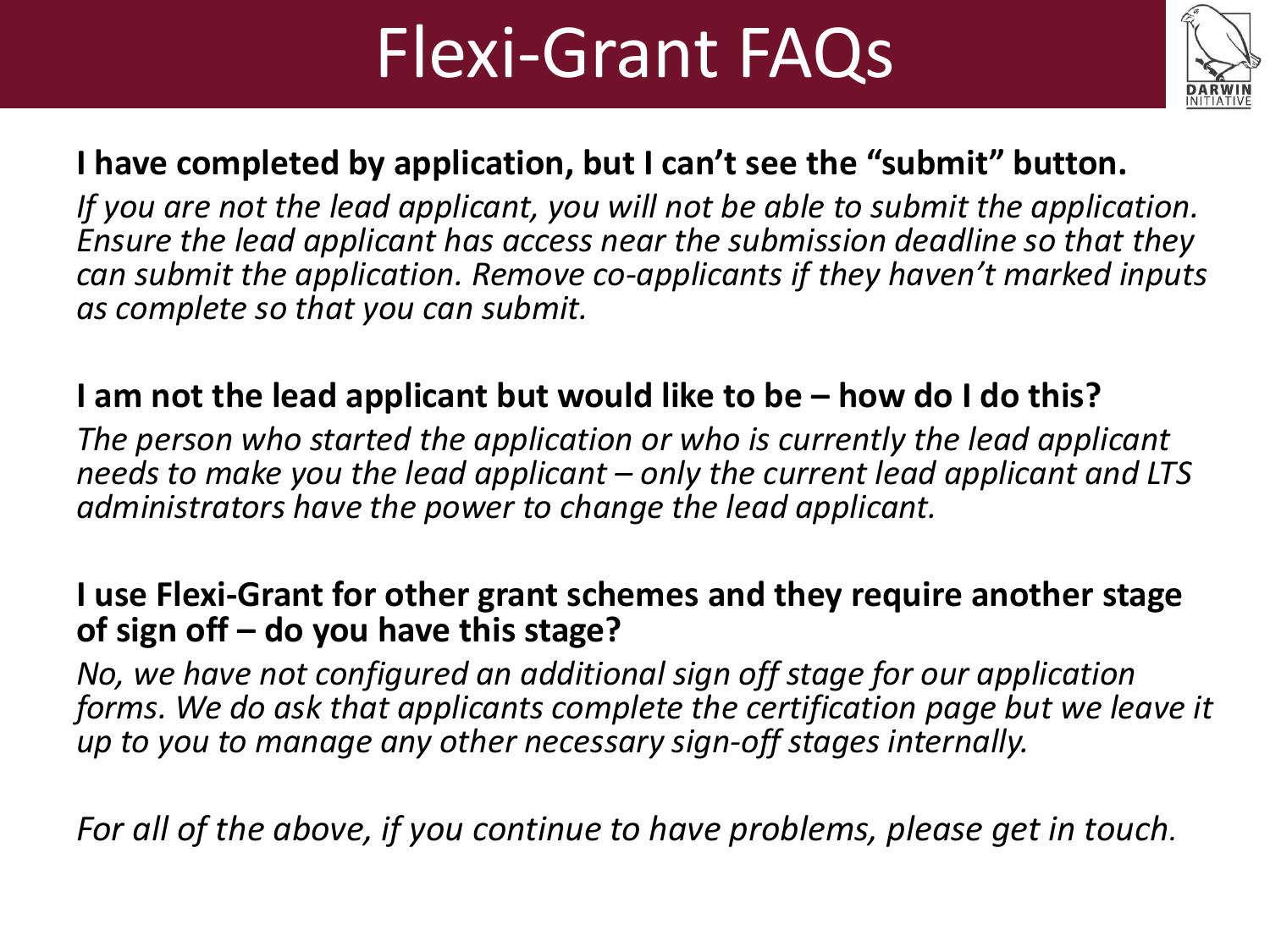## Matched-Funding



#### **Q5. Project dates**



#### Q6. Budget summary



Q6a. Do you have matched funding arrangements?

<sup>®</sup> Yes

 $\circ$  No

What matched funding arrangements are proposed?



Q6b. Proposed (confirmed and unconfirmed) matched funding as % of total project cost (total cost is the Darwin request plus other funding required to run the project). Ensure dates are eligible for funding under this round

Budget figures here should match full budget spreadsheet

For matched funding, the % should be of the **total**  project cost (not compared to the Darwin request)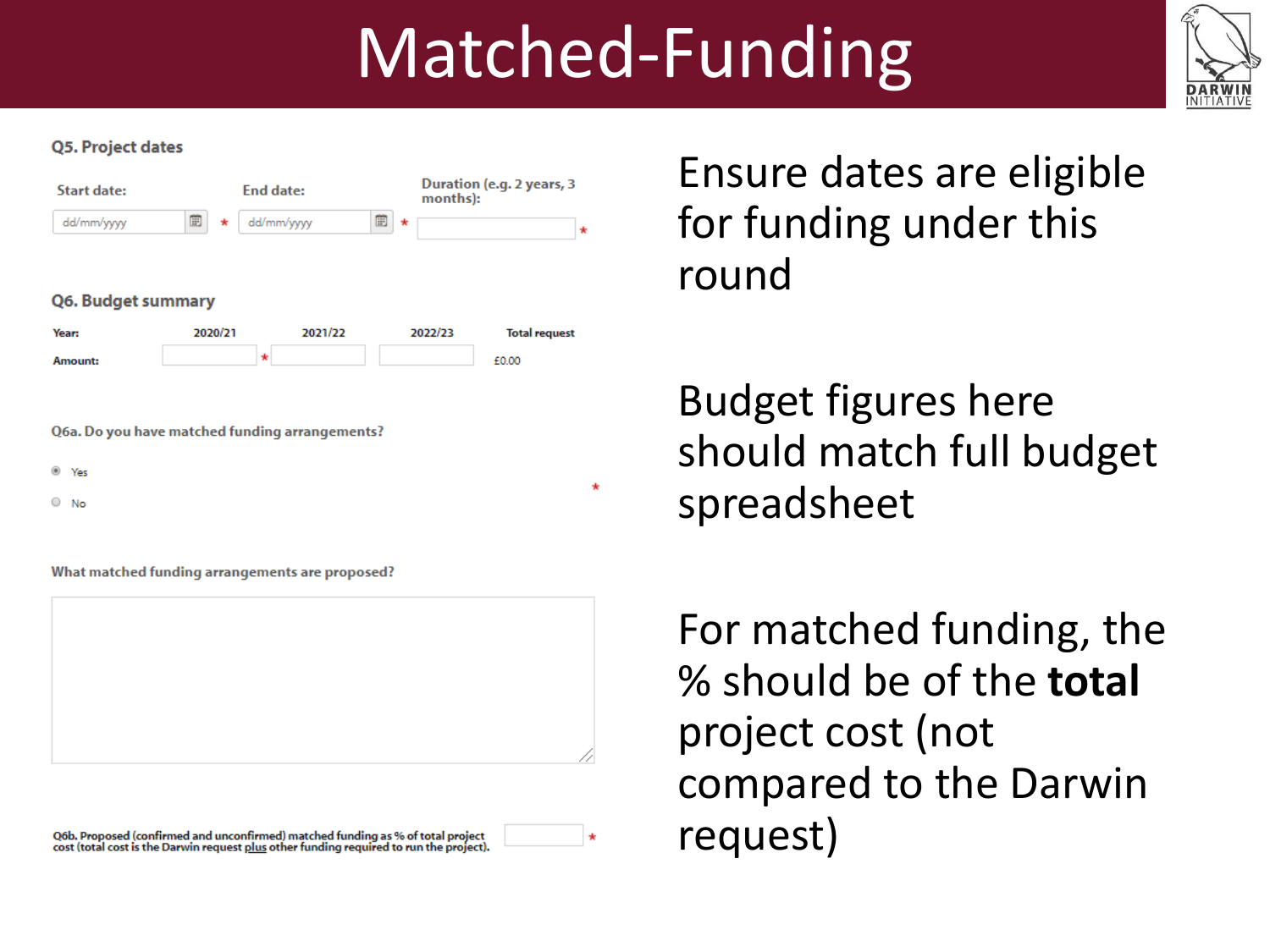## Staff names



#### Q10. Key project personnel

Please identify the core staff on this project, their role and what % of their time they will be working on the project.

Please provide 1 page CVs for these staff, or a 1 page job description or Terms of Reference for roles yet to be filled. Please include more rows where necessary. These should match the names and roles in the budget spreadsheet.

| Name (First name, Surname) |         | Role           |         | % time on CV attached<br>below?<br>project |
|----------------------------|---------|----------------|---------|--------------------------------------------|
|                            | $\star$ | Project Leader |         |                                            |
|                            | $\star$ |                | $\star$ |                                            |
|                            |         |                |         |                                            |
|                            |         |                |         |                                            |

Do you require more fields?

- $\circ$  Yes
- $\circ$  No

Please provide 1 page CVs (or job description if yet to be recruited) for the Project staff listed above. Ensure the file is named clearly, consistent with the named individual and role above.

|           | <b>Choose your file(s)</b> or drag and drop files here to upload |        |
|-----------|------------------------------------------------------------------|--------|
| File name | Date uploaded                                                    | Action |

Make sure that the staff names here match the names in the budget

This is for project staff key for delivery – no need to list **all** staff

### For anyone named here:

- 1 page CV must be provided
- If funded, permission needed to change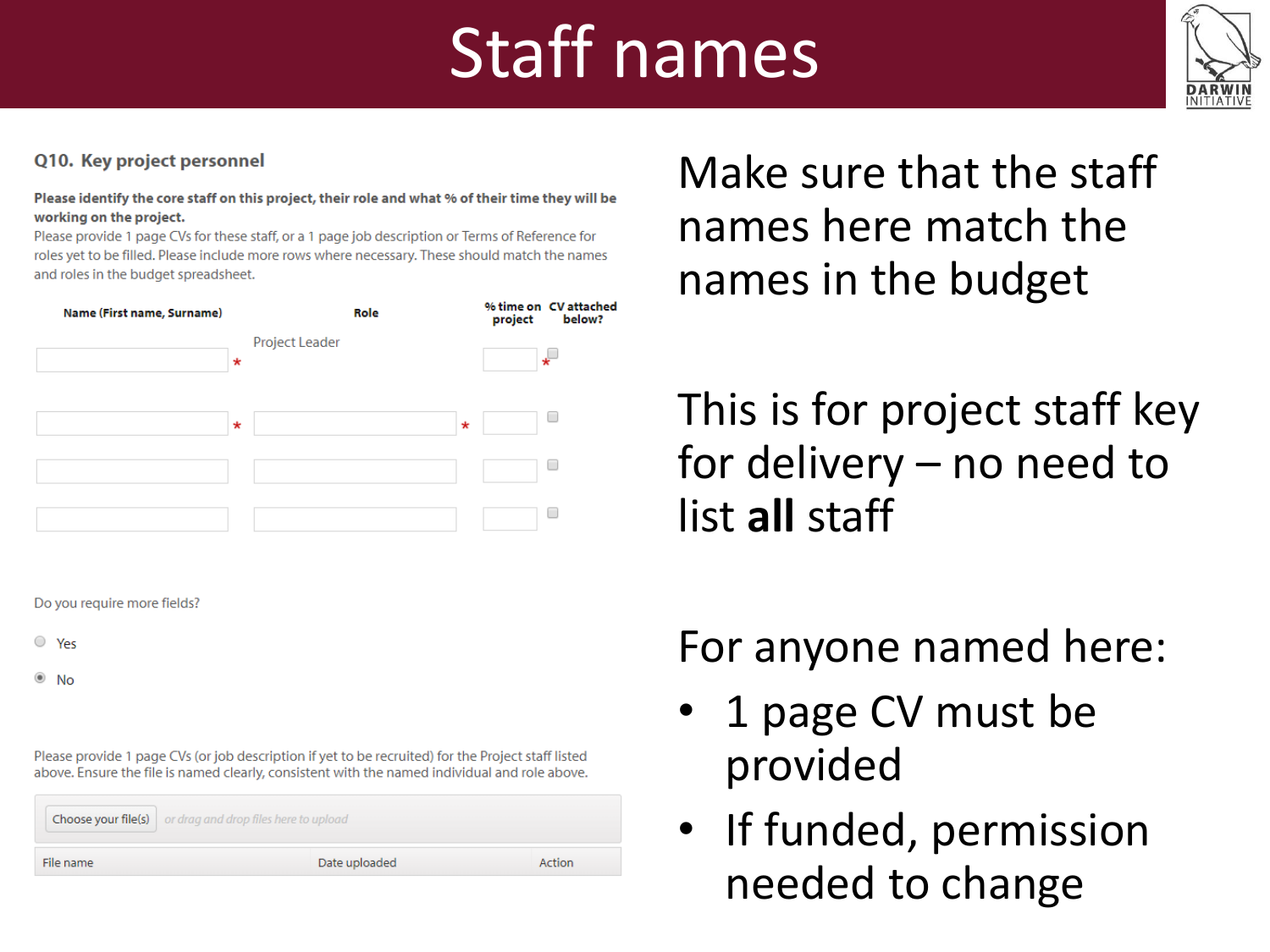### Conventions



#### **Q12. Biodiversity Conventions, Treaties and Agreements**

Q12a. Your project must support the objectives of one or more of the agreements listed below.

Please indicate which agreement(s) will be supported and describe which objectives your project will address and how.

N.B: projects supporting more than one will not achieve a higher score.

- Convention on Biological Diversity (CBD)
- Nagoya Protocol on Access and Benefit Sharing (ABS)
- International Treaty on Plant Genetic Resources for Food and Agriculture (ITPGRFA)
- Convention on International Trade in Endangered Species (CITES)
- Convention on the Conservation of Migratory Species of Wild Animals (CMS)
- Ramsar Convention on Wetlands (Ramsar)
- Convention on Climate Change (CCC)
- Global Goals for Sustainable Development (SDGs)

#### **O12b. Biodiversity Conventions**

Please detail how your project will contribute to the objectives of the agreement(s) your project is targeting. You should refer to Articles or Programmes of work here.

N.B: No additional significance will be ascribed for projects that report contributions to more than one agreement.

Only tick the conventions your project is directly contributing towards

Don't just list relevant agreements – signpost **how** your project is contributing towards these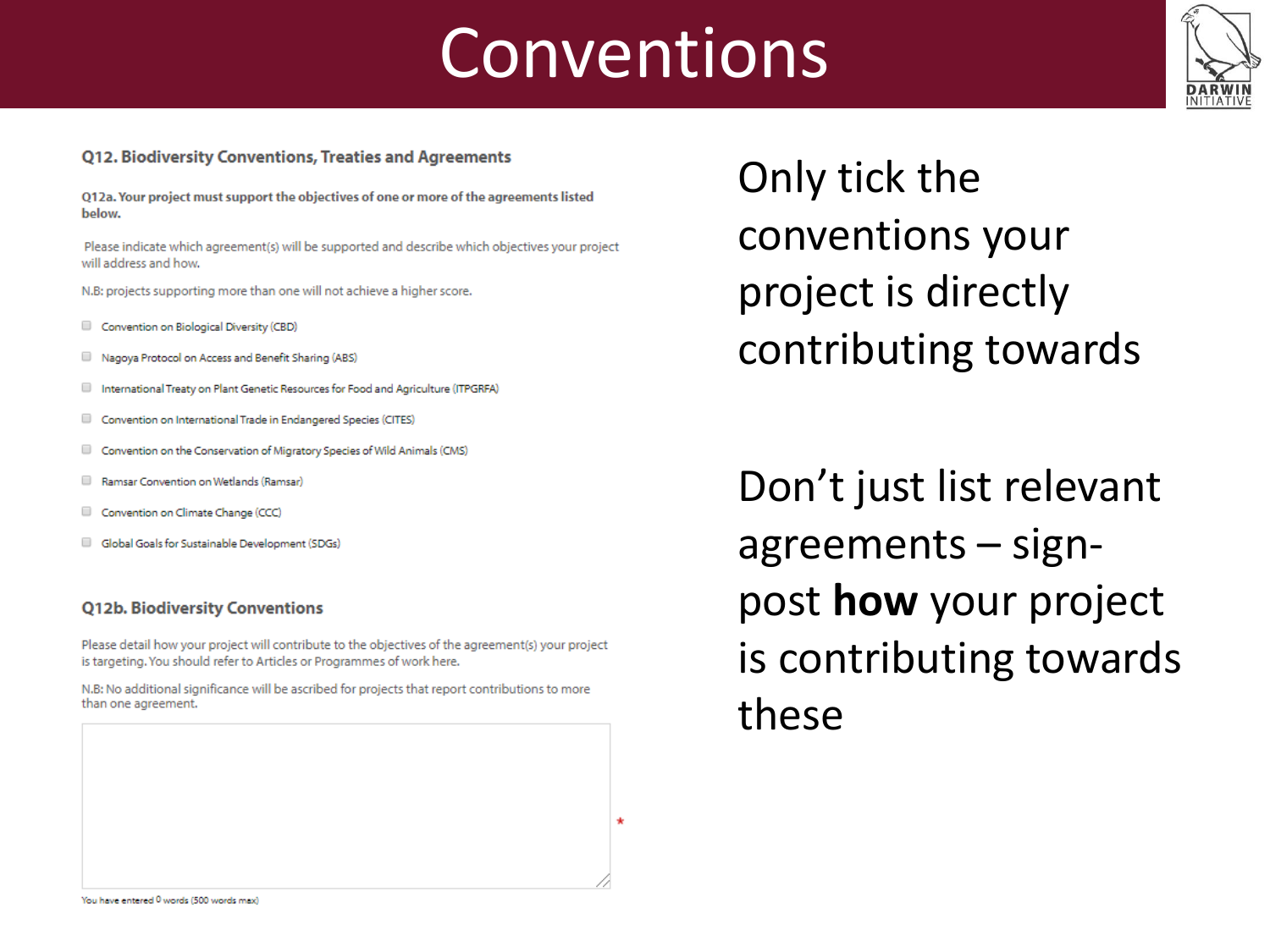## Additional materials



#### Q13. Methodology

Describe the methods and approach you will use to achieve your intended Outcome and Impact. Provide information on:

- . How you have analysed historical and existing initiatives and are building on or taking work already done into account in project design. Please cite evidence where appropriate.
- . The rationale for carrying out this work and a justification of your proposed methodology.
- . How you will undertake the work (materials and methods).
- How you will manage the work (roles and responsibilities, project management tools, etc.).

Please make sure you read the Guidance Notes before answering this question.

(This may be a repeat from Stage 1, but you may update or refine as necessary)

You have entered 0 words (500 words max)

If necessary, please provide supporting documentation e.g. maps, diagrams, references etc., as a PDF using the File Upload below:

|           | <b>Choose your file(s)</b> $\vert$ or drag and drop files here to upload |        |
|-----------|--------------------------------------------------------------------------|--------|
| File name | Date uploaded                                                            | Action |

Methodology should be clear and link to logframe

Additional links/maps/ToC (for example) can be included as **one pdf** – but be reasonable!

They must not be used as a means of providing additional information or avoiding word limits!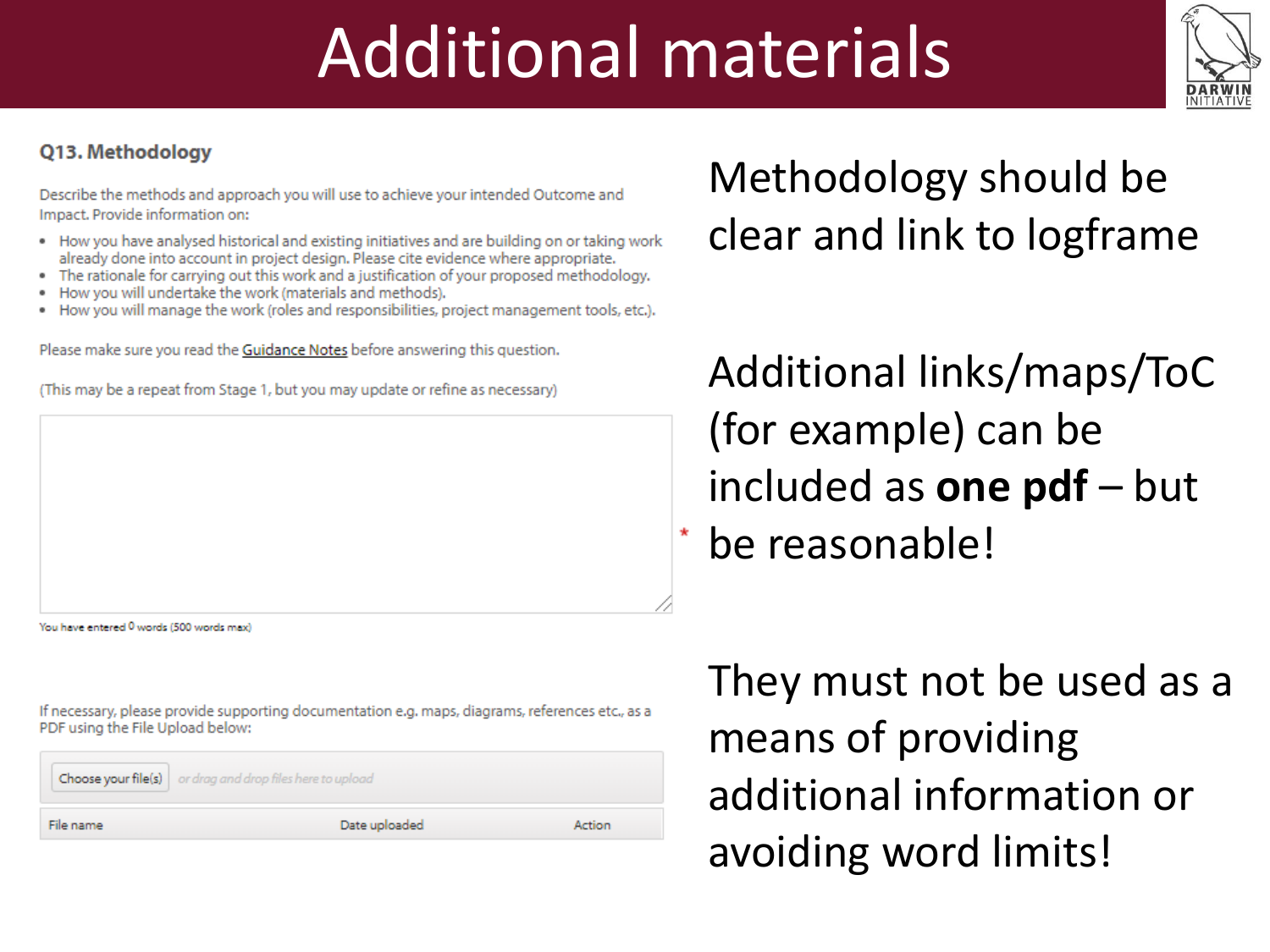## Gender and sustainability



#### **015. Gender**

All applicants must consider whether and how their project will contribute to reducing inequality between persons of different gender. Explain how your project will collect gender disaggregated data and what impact your project will have in promoting gender equality.

You have entered 0 words (300 words max)

#### Q19. Exit Strategy

State whether or not the project will reach a stable and sustainable end point. If the project is not discrete, but is part of a progressive approach, give details of the exit strategy and show how relevant activities will be continued to secure the benefits from the project. Where individuals receive advanced training, for example, what will happen should that individual leave?

More on **gender** later – but make this specific to your project, not your organisation!

**Sustainability** is important. Short term exit strategy could include additional funding, but also consider longer term sustainability if so.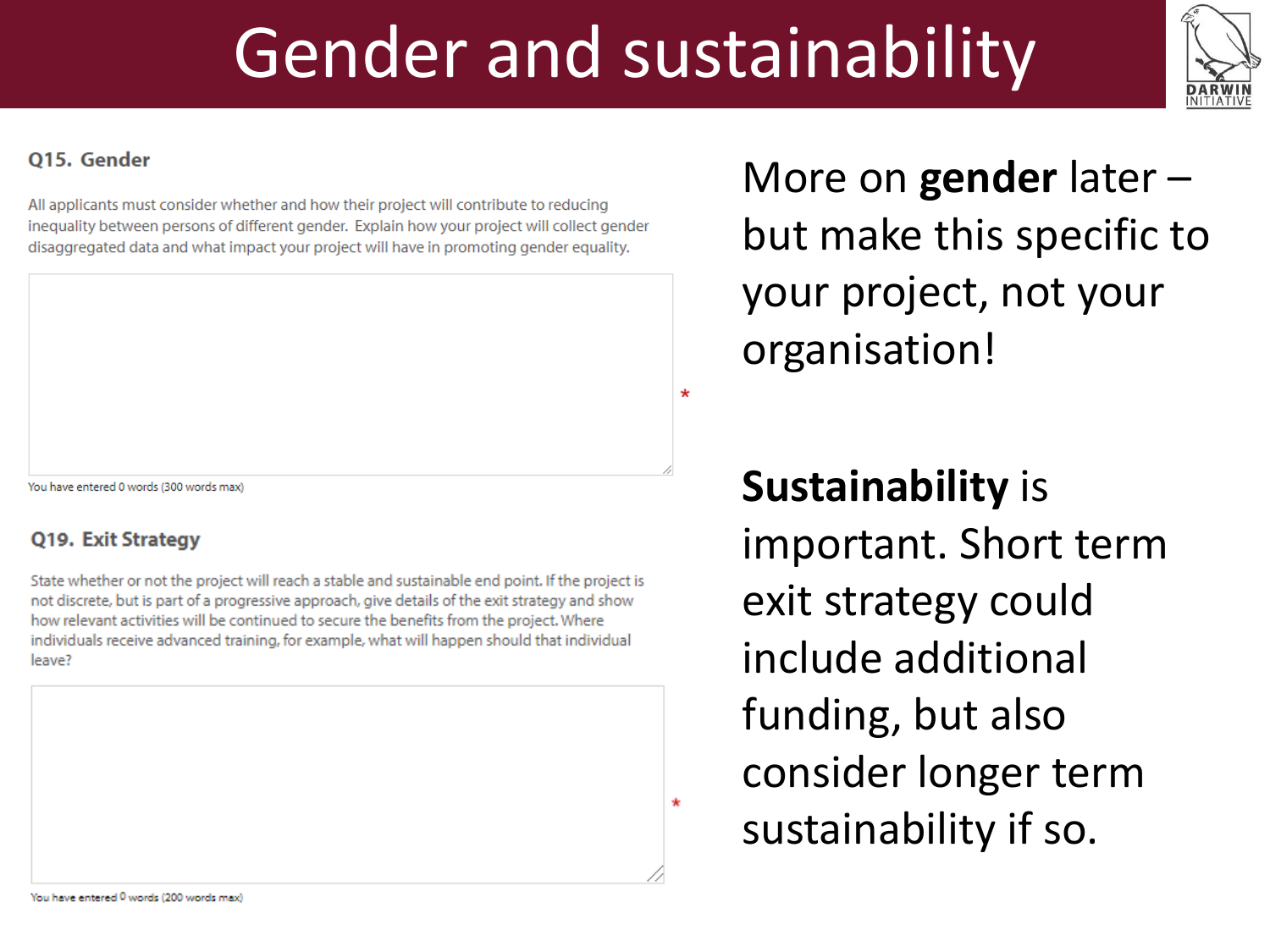# Other common issues



- Partnerships take time new partnerships vs old and time taken to establish working relationships
- Avoid 'template' letters of support
- Don't underestimate how long it may take at project start up to finalise agreements, visas, staff recruitment etc.
- Attribution vs contribution and measuring change "high level of matched funding means attribution of achievements to DI funding will be challenging"
- Consider how project results will be taken up (policy and research projects common offenders!). Communication strategies should be clear and consider who the audience is, how they will use the results, when they will be engaged etc.